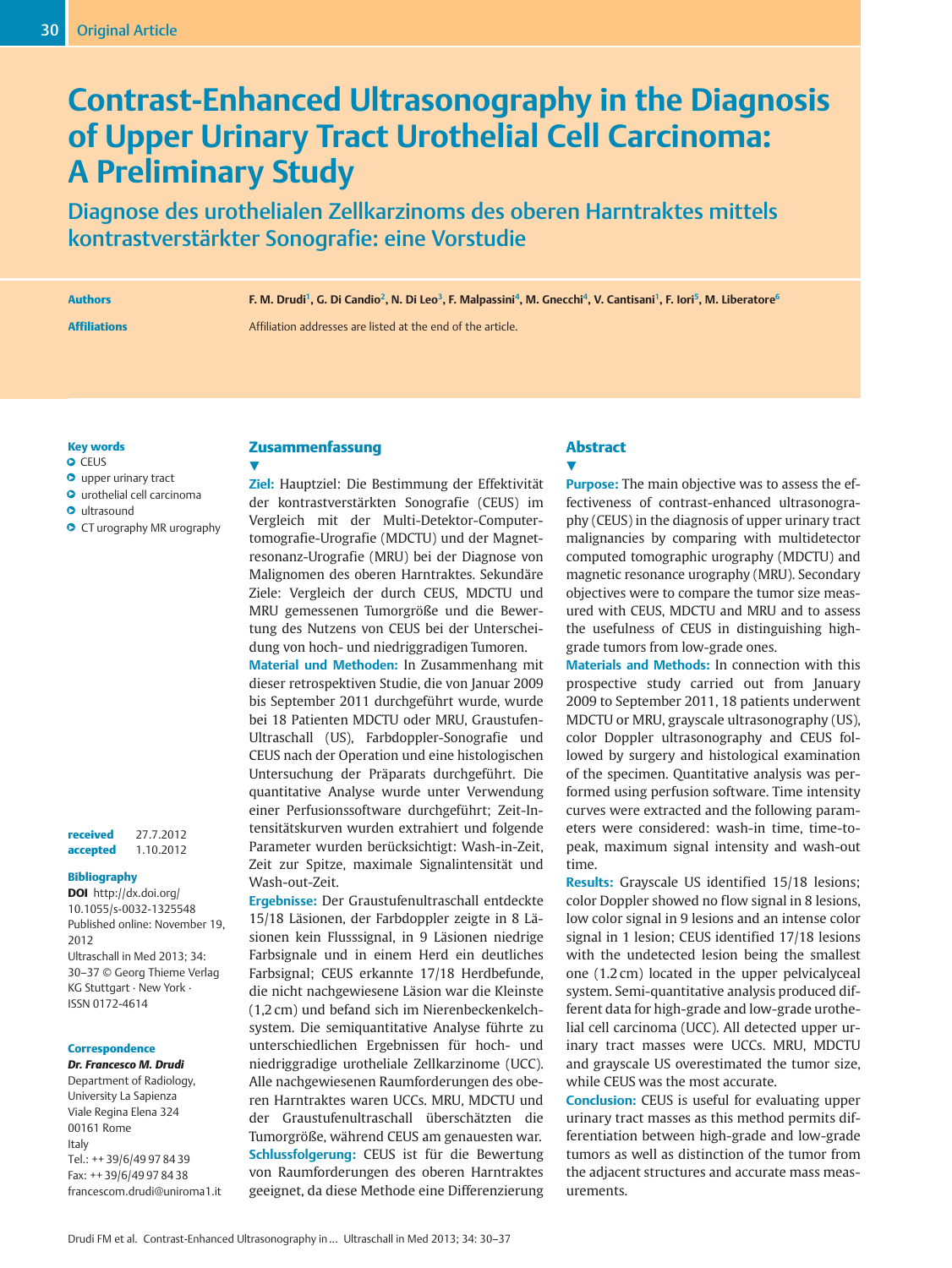von hoch- und niedriggradigen Tumoren sowie die Abgrenzung des Tumors von den umgebenden Strukturen und eine exakte Größenbestimmung der Raumforderung ermöglicht.

## **Introduction**

#### V,

Upper urinary tract malignancies are relatively rare and account for only 5 % of urothelial cell carcinomas (UCCs) [1, 2]. Most upper urinary tract UCCs (75 %) are located in the renal pelvis and calyces, while the remaining 25 % are located in the ureter: 70 % in the distal ureter, 25 % in the mid-ureter and 5 % in the proximal ureter [3].

Multidetector computed tomographic urography (MDCTU) and magnetic resonance urography (MRU) are widely considered to be the best available modalities for the diagnosis and staging of urothelial carcinoma [4 – 10]. The sensitivity (MDCTU 92.9 – 100 %; MRU 62.9 – 94.1 %) and specificity (MDCTU 93 – 100 %; MRU 81 – 100 %) of these methods are high but diagnosis is often based on the presence of indirect signs, such as wall thickening and hydroureteronephrosis, rather than on the actual recognition of the lesion.

Ultrasound (US) is the first-line imaging modality in patients with hematuria [2], as color Doppler US is useful in urological imaging and power Doppler US improves the sensitivity in the detection of slow blood flow [11].

The introduction of contrast-enhanced US (CEUS) has made it possible to detect and image blood flow in small vessels using microbubbles to assess regional microvascular perfusion in tissues such as the liver, kidney and myocardium [12]. The advantage of this method compared to MDCTU and MRU lies in the ability to provide real-time images of blood flow within the lesions.

The main objective of this study was to assess the effectiveness of CEUS in the diagnosis of upper urinary tract neoplasms compared to MDCTU and MRU which are considered to be the gold standard. Secondary objectives were to assess the usefulness of CEUS in distinguishing high-grade tumors from low-grade ones on the basis of time-intensity curves and also to compare the tumor size measured with CEUS, MDCTU and MRU.

## Materials and methods

#### $\blacktriangledown$ Patient population

From January 2009 to September 2011, 18 patients, 10 males and 8 females (mean age: 74; range: 62 – 85), were referred to diagnostic investigation with suspicion of upper urinary tract carcinoma due to persistent gross hematuria  $(n = 11)$  or microscopic hematuria ( $n = 7$ ), positive or atypical urine cytology results but no abnormalities at cystoscopy ( $\bullet$  **Tab. 1**).

Written informed consent was obtained from all patients, and the procedures were in accordance with the ethical standards of the Committee on Human Experimentation of this institution.

### Imaging techniques Investigational protocol

All patients underwent MDCTU or MRU to assess the presence of a neoplastic lesion. They subsequently underwent grayscale US, color Doppler (CDUS) and CEUS during the same session. The same radiologists performed US, color Doppler and CEUS; they were aware of the MDCTU and MRU findings.

All patients underwent surgery (nephroureterectomy with bladder cuff excision). The dimensions of the surgical specimen were recorded before it was submitted to histological examination which confirmed UCC in all cases.

### **MDCTU**

Thirteen patients underwent MDCTU, which was performed on 64-MDCT scanners (Siemens, Erlangen, Germany) using a threephase protocol. 400 – 500 ml of water were administered orally to the patients 20 minutes before the examination. Unenhanced CT scans of the abdomen and pelvis were obtained. Nephrographic phase images were then obtained 80 sec after bolus injection (2 ml/kg body weight) of iohexol (Omnipaque 300, GE Healthcare, USA) or iomeprolo (Iomeron 350, Bracco, Italy). Excretory phase images of the abdomen and pelvis were obtained 8 minutes after injection of the contrast agents. Unenhanced and nephrographic phase scans were reconstructed with sections with a thickness of 2 – 5 mm. The excretory phase scan was reconstructed as sections with a thickness of 1.25 mm.

## **MRU**

Five patients underwent MRU, which was performed on 1.5 T (Siemens) scanners. Multisequence MRI was carried out including T1-weighted and T2-weighted sequences (slice thickness: 6.6 – 7.7 mm). Diffusion-weighted imaging (DWI) was carried out with single-shot spin-echo planar imaging sequences (slice thickness: 6 – 7 mm). Spectral attenuated inversion recovery (SPAIR) fat suppression was performed under free-breathing acquisition. In the dynamic contrast-enhanced (DCE) MRI sequences, 24 slices were sequentially acquired 30, 80, and 180 sec after administration of meglumine gadopentetate (0.1 ml/kg body weight).

## US and CDUS

All patients underwent grayscale US and CDUS. US examination was performed on Aplio (Toshiba, Tokyo, Japan), MyLab and MyLab-Twice (Esaote, Genoa, Italy) using a 3.5 – 5 MHz multifrequency broadband convex transducer. Examination was performed when the urinary bladder was adequately full to visualize the possible presence of lesions in the ureteral-bladder junction. The location and size of the lesions detected during grayscale US were recorded. CDUS was performed using scanning parameters set for maximum sensitivity for slow flow while the power output was increased to maximum. Color gain was increased to the point just before the appearance of random noise. The pulse repetition frequency was set at the lowest possible level. The images were assigned the following scores:  $0 =$  no color signal,  $1 =$ low color signal, 2 = intense color signal.

#### **CEUS**

In the same session all patients underwent real-time continuous examination using a low mechanical index (range:  $0.04 - 0.1$ ) after the administration of SonoVue (Bracco™). SonoVue is a blood pool US contrast agent comprising microbubbles. A total of 4.8 ml was administered in 2 intravenous bolus doses of 2.4 ml; the second dose was injected 15 minutes after the first and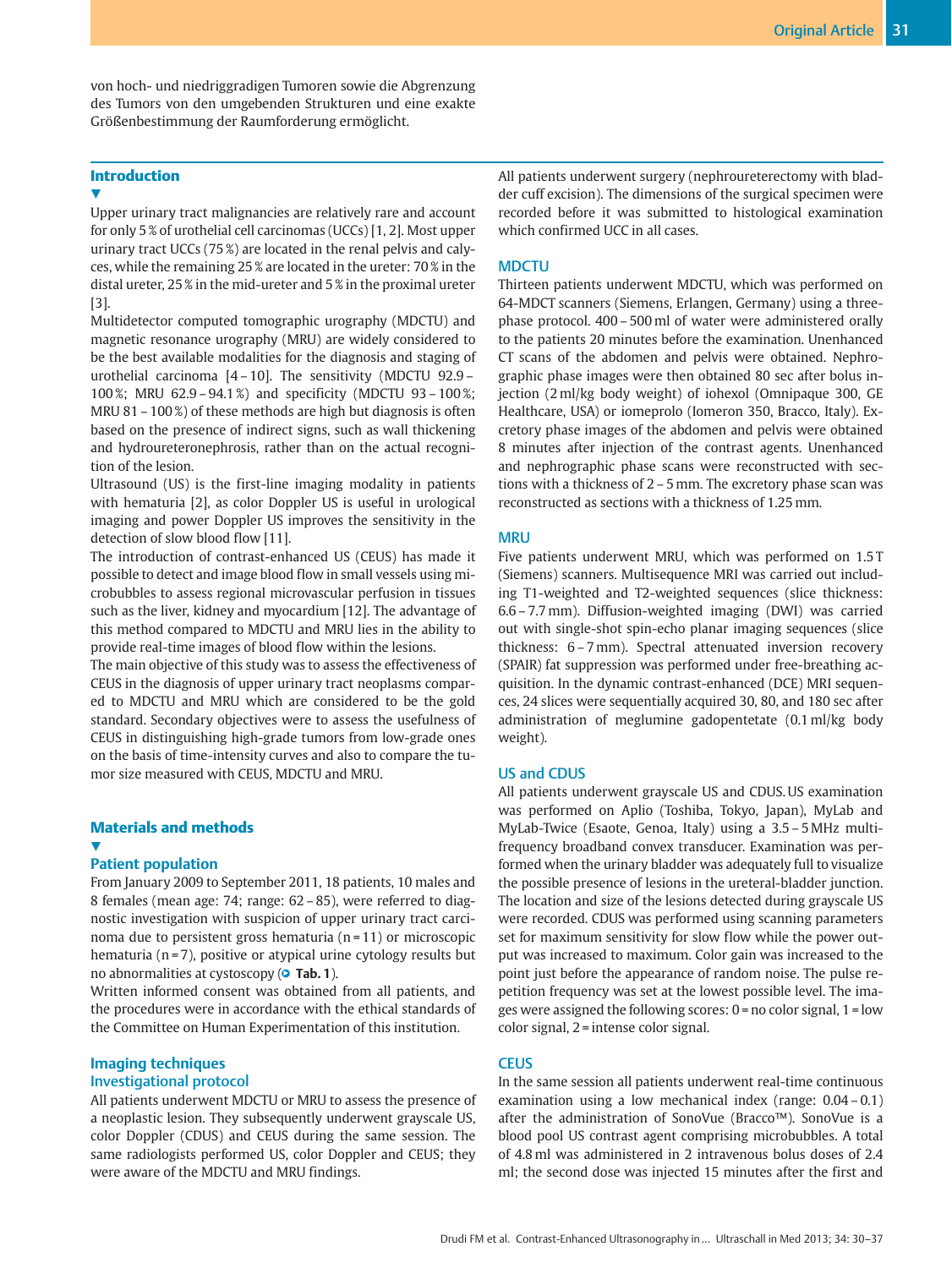|                | age | sex         | <b>location</b> | symptoms                          | specimen length<br>(cm) | urine cytology | grading |
|----------------|-----|-------------|-----------------|-----------------------------------|-------------------------|----------------|---------|
| $\mathbf{1}$   | 81  | ${\sf M}$   | DU              | Gross<br>Hematuria                | 2.3                     | $\mathsf{P}$   | UCC-HG  |
| $\overline{2}$ | 72  | M           | DU              | Gross<br>Hematuria                | 2.7                     | P              | UCC-HG  |
| 3              | 69  | M           | PU              | Gross<br>Hematuria,<br>Flank Pain | 3.2                     | P              | UCC-LG  |
| $\overline{4}$ | 63  | F           | $\mathsf C$     | Microscopic<br>Hematuria          | 1.2                     | P              | UCC-HG  |
| 5              | 75  | $\mathsf F$ | DU              | Microscopic<br>Hematuria          | 2.4                     | A              | UCC-LG  |
| 6              | 74  | ${\sf M}$   | <b>MU</b>       | Gross<br>Hematuria                | 1.9                     | P              | UCC-LG  |
| $\overline{7}$ | 81  | M           | DU              | Microscopic<br>Hematuria          | 2.5                     | $\mathsf{P}$   | UCC-HG  |
| 8              | 79  | F           | <b>DU</b>       | Gross<br>Hematuria                | 3.1                     | P              | UCC-LG  |
| 9              | 84  | $\mathsf F$ | PU              | Gross<br>Hematuria                | 3.8                     | P              | UCC-LG  |
| 10             | 70  | M           | <b>MU</b>       | Microscopic<br>Hematuria          | 2.1                     | A              | UCC-LG  |
| 11             | 68  | F           | DU              | Microscopic<br>Hematuria          | 2.5                     | P              | UCC-HG  |
| 12             | 72  | M           | PU              | Gross<br>Hematuria                | 4.1                     | A              | UCC-LG  |
| 13             | 70  | M           | DU              | Gross<br>Hematuria<br>Flank Pain  | 3.9                     | P              | UCC-LG  |
| 14             | 73  | $\mathsf F$ | <b>MU</b>       | Gross<br>Hematuria                | 2.5                     | $\overline{A}$ | UCC-LG  |
| 15             | 85  | M           | <b>MU</b>       | Microscopic<br>Hematuria          | 7.1                     | P              | UCC-HG  |
| 16             | 62  | M           | DU              | Microscopic<br>Hematuria          | 3.5                     | P              | UCC-LG  |
| 17             | 79  | F           | <b>DU</b>       | Gross<br>Hematuria                | 4.3                     | P              | UCC-HG  |
| 18             | 73  | F           | $\mathsf C$     | Gross<br>Hematuria                | 3.3                     | $\mathsf{A}$   | UCC-LG  |

Tab. 1 Patient population.<sup>1</sup>

<sup>1</sup> M: male, F: female, DU: distal ureter, MU: mid ureter, PU: proximal ureter, C: pielo-calyceal system, P: positive, A: atypical, UCC: urothelial cell carcinoma, HG: high grade, LG: low grade.

both were followed by 5 ml of a saline flush. The second injection was performed to evaluate the contralateral urinary tract.

Still images of the entire examination were digitally recorded on magnetic optical disk. Recording was initiated at the start of the first contrast injection and at the start of the second injection. All time measurements started at these points, which were "time-0" in all recorded video clips.

The images were analyzed off-site at consensus conferences to determine the size of the lesion, baseline and CDUS appearance as well as the signal intensity of the enhancement after SonoVue administration.

The images were interpreted by the two radiologists who performed the examination. Both were skilled in urologic US and had more than 5 years of CEUS examination experience.

Perfusion software was then used to estimate the perfusion pattern (Qontrast v 3.0, Bracco, Milan, Italy) [13]. This quantitative software analyzes the temporal sequence of the images. Time-intensity curves (TIC) were extracted from regions of interest in the lesion, and TIC quantitative analysis was performed. The following parameters were considered: wash-in time, time-to-peak (TTP), maximum signal intensity (SI) and wash-out time. The signal intensity was calculated for every pixel for every second, thus generating maps of perfusion parameters.

#### Statistical analysis

The paired T-test was performed to evaluate the statistical significance of the measurements obtained using the four imaging techniques. The measurements were compared to the actual length of the lesion measured on the surgical specimen.

# **Results**

**V** 

MRU and MDCTU identified upper urinary tract masses in all 18 patients, who subsequently underwent CEUS. Histological examination after surgery confirmed UCC in all patients. The lesions were located as follows: 9 (50 %) in the distal ureter; 4 (22.2 %) in the mid-ureter; 3 (16.6 %) in the proximal ureter; 2 (11.2 %) in the pelvicalyceal system. The mean dimension was 3.1 cm (range 1.2 – 7.1 cm).

In MDCTU and MRU, 18 lesions exhibited enhancement. In the urographic phase, the lesions did not exhibit direct enhance-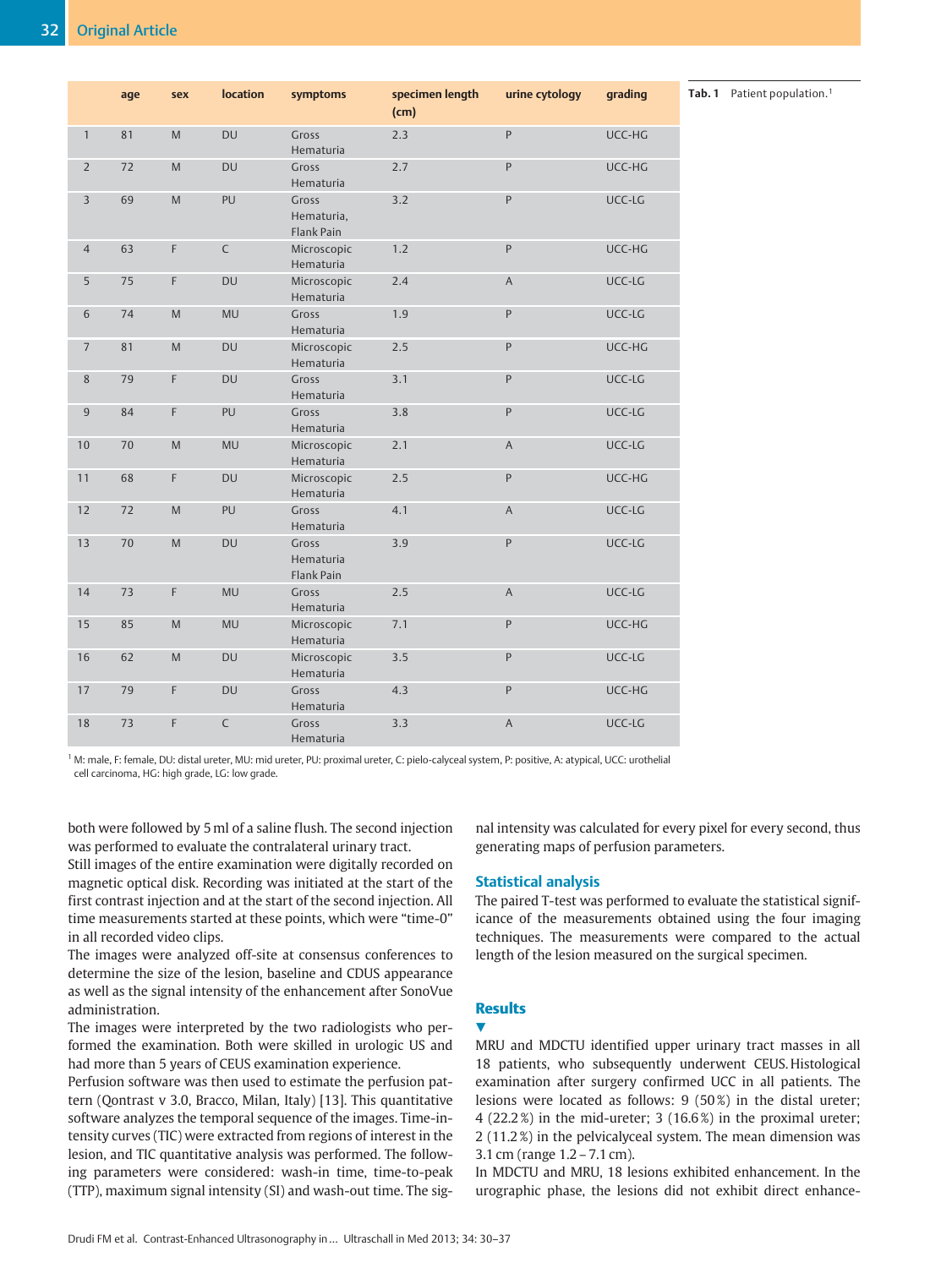#### Tab. 2 Urothelial lesions: length (cm).

| <b>US</b>    | <b>MDCTU\MRU</b> | <b>CEUS</b>  | specimen |
|--------------|------------------|--------------|----------|
| 2.8          | 2.7              | 2.4          | 2.3      |
| 3.3          | 3.2              | 2.8          | 2.7      |
| 4.0          | 3.7              | 3.4          | 3.2      |
| unidentified | 1.4              | unidentified | 1.2      |
| 3.0          | 2.8              | 2.5          | 2.4      |
| 2.4          | 2.3              | 2.0          | 1.9      |
| 3.1          | 2.8              | 2.6          | 2.5      |
| 3.9          | 3.5              | 3.2          | 3.1      |
| 4.8          | 4.4              | 4.0          | 3.8      |
| unidentified | 2.4              | 2.2          | 2.1      |
| 3.1          | 3.0              | 2.6          | 2.5      |
| 5.0          | 4.8              | 4.3          | 4.1      |
| 4.8          | 4.6              | 4.1          | 3.9      |
| unidentified | 2.9              | 2.6          | 2.5      |
| 8.1          | 7.9              | 7.3          | 7.1      |
| 4.4          | 4.0              | 3.7          | 3.5      |
| 5.2          | 5.0              | 4.5          | 4.3      |
| 4.3          | 3.8              | 3.5          | 3.3      |

Tab. 3 HG-UCC e LG-UCC in bladder and upper urinary tract (UUT).

|                   | <b>HG-UCC</b>  |               | LG-UCC         |            |
|-------------------|----------------|---------------|----------------|------------|
|                   | <b>Bladder</b> | <b>UUT</b>    | <b>Bladder</b> | <b>UUT</b> |
| wash-in<br>time   | 13 sec         | $13 - 18$ sec | $10$ sec       | $10$ sec   |
| <b>TTP</b>        | $>28$ sec      | $>$ 30 sec    | $<$ 26 sec     | $<$ 25 sec |
| <b>SI</b>         | > 50%          | $> 55\%$      | < 50%          | $< 50 \%$  |
| wash-<br>out time | 58 sec         | $> 80$ sec    | $< 50$ sec     | $< 50$ sec |

ment, and the diagnosis of upper urinary tract neoplasm was made on the basis of indirect indicators. The lesion size measured on MDCTU and MRU images was found to be 15 – 20 % greater than the actual size of the surgical specimen.

Grayscale US identified 15 out of 18 lesions (83.3 %). One lesion in the upper pelvicalyceal system and 2 in the mid-ureter were not identified. The lesion size measured on grayscale US images was found to be about 25 % greater than the actual size of the surgical specimen.

In CDUS the 15 lesions presented different color signals: 7 lesions exhibited no flow signal (score 0); 7 presented low color signal (score 1); 1 exhibited intense color signal (score 2).

In CEUS 17 patients were found positive for upper urinary tract neoplasm, while 1 was found negative. The undetected lesion was small (1.2 cm) and located in the upper pelvicalyceal system of the kidney. It was not identified with grayscale US. CEUS examination therefore resulted in 17 true-positive cases and 1 falsenegative case, yielding a sensitivity of 94.4 %.

The lesion size measured on the CEUS images came close to the actual dimensions of the surgical specimen ( $\circ$  Tab. 2). In CEUS all detected lesions exhibited homogeneous enhancement in every part of the lesion.

The paired T-test results were: US vs. specimen P > 0.50; MDCTU/ MRU vs. specimen P > 0.50; CEUS vs. specimen P < 0.05.

TIC and semi-quantitative analysis produced the following results: high-grade UCCs: wash-in after 13 – 18 sec, TTP > 30 sec, SI > 55 %, wash-out time > 80 secs; low-grade UCCs: wash-in time 10 sec, TTP < 25 sec, SI < 50%, wash-out time < 50 sec ( $\circ$  Tab. 3) [2].



Fig. 1 A 63-year-old woman with high-grade UCC located in the upper pelvicalyceal group of the left kidney: a MDCTU shows a small mass in the calyceal cavity of the upper pole (red arrow); **b** MRU confirms the presence of the lesion (yellow arrow); c CDUS does not show the lesion, normal vascularity of the renal parenchyma; d US (left: gray-scale; right: CEUS): the lesion is not identified; e Surgical specimen: lesion length 12 mm (black arrow).

Abb. 1 Eine 63-jährige Frau mit hochgradigem UCC, welches im oberen Nierenbeckenkelchsystems der linken Niere lokalisiert ist: a MDCTU zeigt eine kleine Raumforderung im Kelchraum des oberen Pols (roter Pfeil); b MRU bestätigt den Herdbefund (gelber Pfeil); c CDUS zeigt keine Läsion, normale Vaskularität des Nierenparenchyms; d US (links: B-Bild, rechts: CEUS): die Läsion wird nicht erkannt; e Operationspräparat: Länge des Herdes 12 mm (schwarzer Pfeil).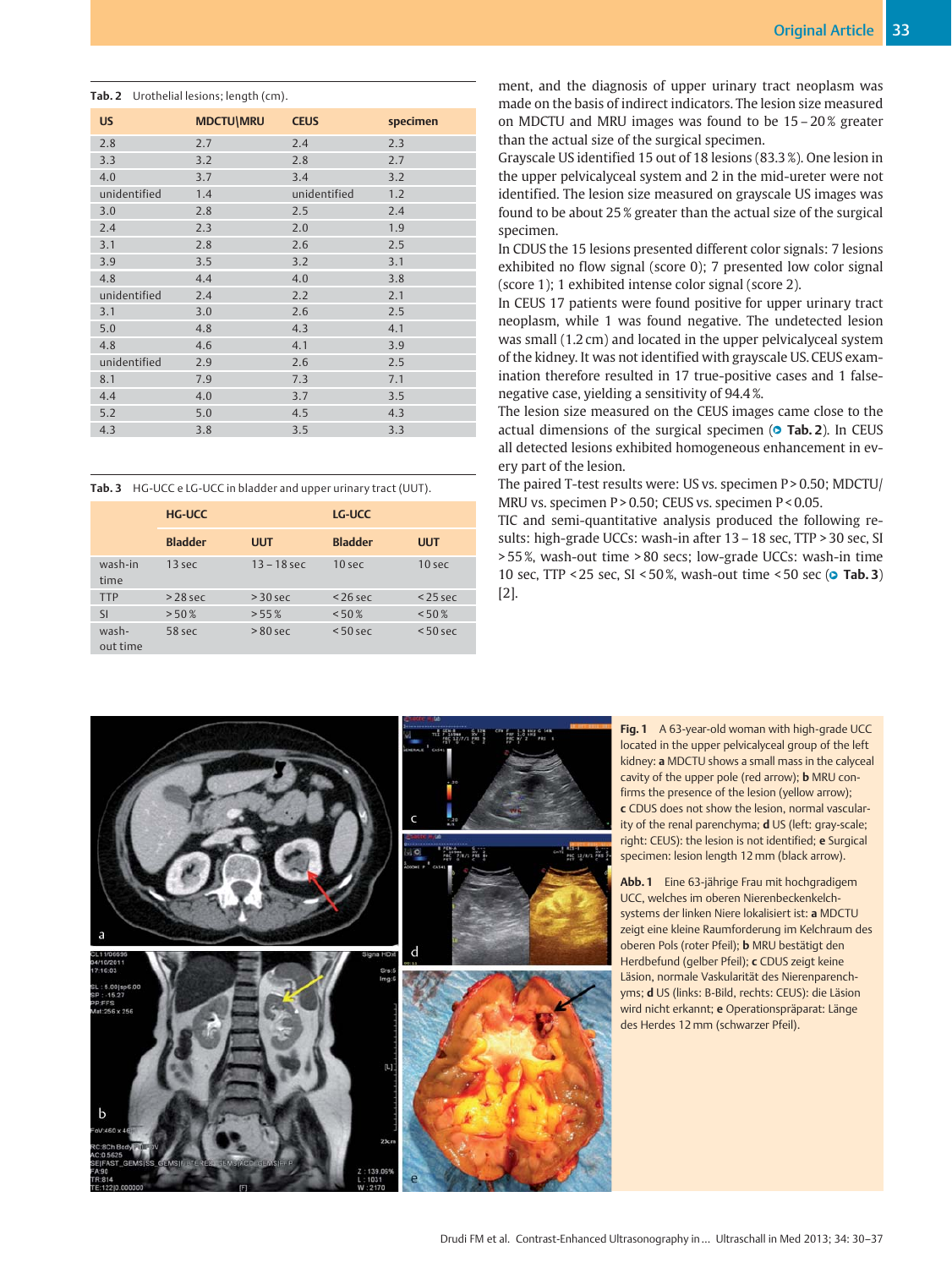

Fig. 2 An 81-year-old man with high-grade UCC located in the left distal ureter: a MDCTU shows moderate hydroureteronephrosis of the urinary tract, the lesion is moderately enhanced (red arrow); b CDUS: the lesion is poorly vascularized (score 1) and the margins are blurred due to the presence of intraluminal artifacts (yellow arrow) (length 38 mm); c CEUS: average late-phase enhancement of the lesion (length 25 mm) (green arrows); d TIC showing the following values: washin time 13 sec, TTP 29 sec, SI > 60 and wash-out time > 80 sec suggesting high-grade UCC.

Abb. 2 Ein 81-jähriger Mann mit hochgradigem UCC in der linken distalen Harnröhre: a MDCTU zeigt eine moderate Hydroureteronephrose des Harntraktes; die Läsion ist mäßig verstärkt (roter Pfeil); b CDUS: die Läsion ist schlecht vaskularisiert (Grad 1) und die Ränder sind aufgrund intraluminaler Artefakte verschwommen (gelber Pfeil) (Länge 38 mm); c CEUS: durchschnittliche Signalverstärkung der Läsion in der Spätphase (Länge 25 mm) (grüne Pfeile); d TIC zeigt folgende Werte: Wash-in-Zeit 13 s, TTP 29 s, SI > 60 und Wash-out-Zeit > 80 s, was für ein hochgradiges UCC spricht.



Fig. 3 A 79-year-old woman with high-grade UCC located in the left distal ureter: a MDCTU shows left-sided hydroureteronephrosis and thickening of the distal ureter with poor enhancement (red arrow); **b** US (left: CEUS; right: gray-scale) intense enhancement of the lesion (green arrows) (length 43 mm), in the right image, intraluminal artifacts (yellow arrow) do not permit an accurate measurement; c Surgical specimen, lesion length measured on the specimen corresponds to measurement made at CEUS; d TIC showing the following values: wash-in time 14 seconds, TTP 35 sec, SI > 64 and wash-out time > 80 sec suggesting high-grade UCC.

Abb. 3 Eine 79-jährige Frau mit hochgradigem UCC in der linken distalen Harnröhre: a MDCTU zeigt eine linksseitige Hydrourethernephrose und eine Verdickung des distalen Urethers mit geringer Signalverstärkung (roter Pfeil); b im US (links: CEUS, rechts: B-Bild) hochgradige Signalverstärkung der Läsion (grüne Pfeile) (Länge 43 mm), in der rechten Abbildung, die intraluminalen Artefakte (gelber Pfeil) lassen keine genaue Messung zu; c Operationspräparat: die am Präparat gemessene Größe der Läsion entspricht der Messung mittels CEUS; d TIC zeigt folgende Werte: Wash-in-Zeit 14 s, TTP 35 s, SI > 64 und Wash-out-Zeit > 80 s, was für ein hochgradiges UCC spricht.

## **Discussion**

 $\blacktriangledown$ 

MDCTU and MRU are the gold standard for imaging of the upper urinary tract and have replaced intravenous excretory urography [14 – 16]. Analysis of the data available in the literature shows that the sensitivity and specificity of MDCTU are close to 100 % with a greater sensitivity and specificity in lesions located in the renal pelvis (100 %) than in the ureter (92.9 %) [1, 16 – 18].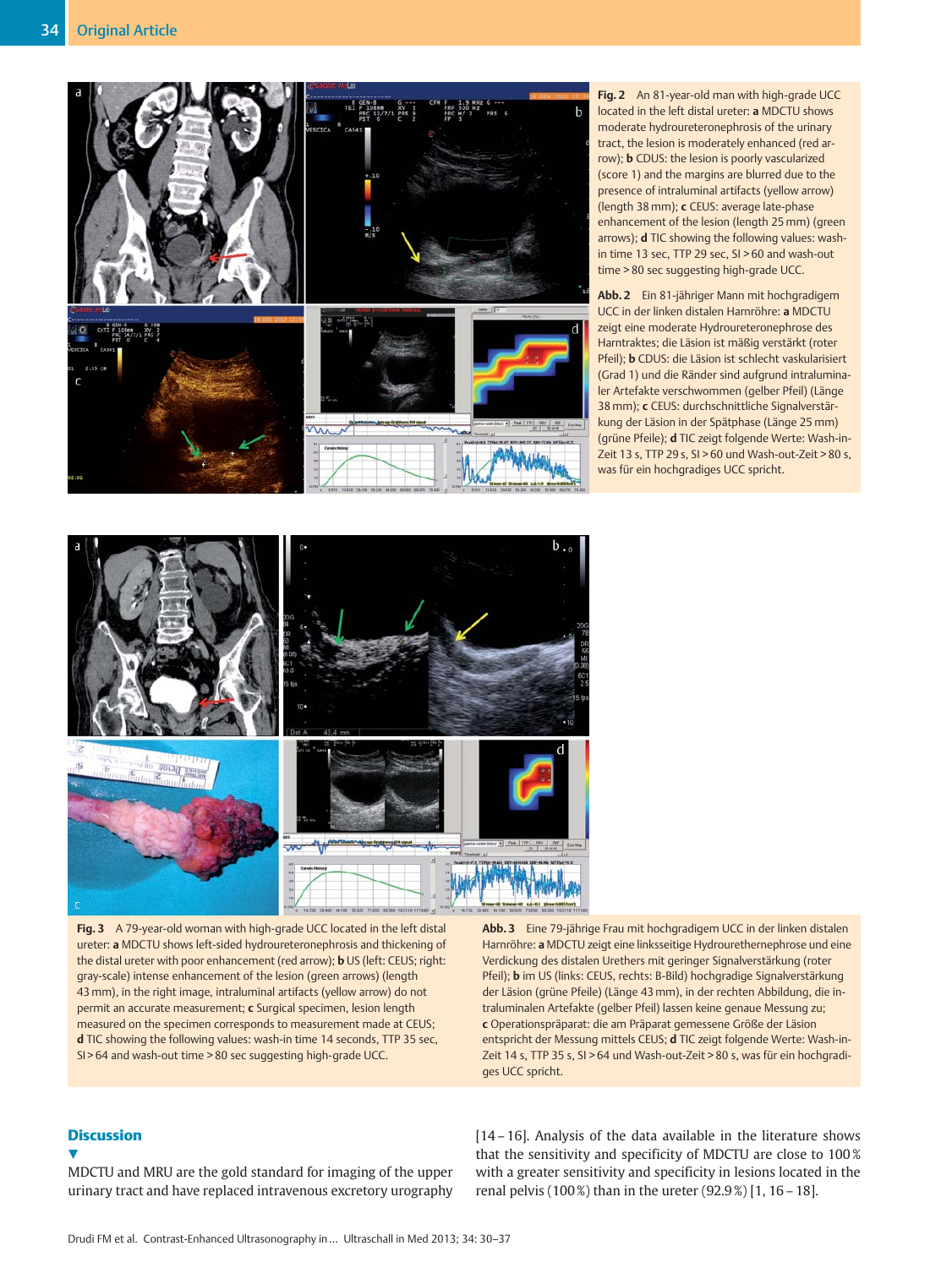

Fig. 4 An 85-year-old man with high-grade UCC located in the right mid ureter: a Retrograde pyelography shows filling defect of the ureter (red arrow); b Gray-scale US shows a solid mass in the lumen of the right ureter (yellow arrows), the iliac artery and vein are visible below; c CDUS shows poor vascular signal within the lesion (score 1); d CEUS shows homogeneous enhancement of the neoplastic lesion (green arrows) (length 70 mm); e Surgical specimen: lesion length is 71 mm; f TIC showing the following values: wash-in time 13 sec, TTP 31 sec, SI 44 and washout time > 80 sec suggesting high-grade UCC.

Abb. 4 Ein 85-jähriger Mann mit hochgradigem UCC in der rechten mittleren Harnröhre: a Die retrograde Pyelografie zeigt die Füllung des Harnleiters (roter Pfeil); b das B-Bild zeigt eine kompakte Raumforderung im Lumen des rechten Urethers (gelbe Pfeile), die Arterie und Vene des Beckens sind darunter sichtbar; c CDUS zeigt ein schlechtes vaskuläres Signal innerhalb der Läsion (Grad 1); d CEUS zeigt eine homogene Signalverstärkung der neoplastischen Läsion (grüne Pfeile) (Länge 70 mm); e Operationspräparat: Die Länge der Läsion beträgt 71 mm; f TIC zeigt die folgenden Werte: Wash-in-Zeit 13 s, TTP 31 s, SI 44 und Wash-out-Zeit > 80 s spricht für ein hochgradiges UCC.

In the literature, the two most common sequences in MRU are T2-weighted hydrographic sequences without contrast agent and T1-spoiled gradient-recalled echo (GRE) sequences during the excretory phase after gadolinium administration [19, 20] with a sensitivity of 62.9 – 76.5 % and a specificity of 89 – 100 % [20, 21]. The use of DWI sequences substantially increases the sensitivity to up to 94.1 %, as compared to T1 and T2 sequences [9, 10].

In the present study, 18/18 lesions exhibited enhancement in MDCTU and MRU. During the urographic phase the lesions were diagnosed on the basis of other indicators such as thickening of the ureter wall or pelvicalyceal system as well as filling defects which were particularly evident in the 7 cases (38.8 %) affected by hydroureteronephrosis [17, 20, 22].

In grayscale US, UCC of the renal pelvis typically appears as a solid mass which is difficult to distinguish from the renal sinus, particularly in the absence of hydronephrosis [23 – 25]. US has a limited role in the evaluation of UCC of the ureter as the ureter is rarely visualized in its entirety, even if dilated. When visualized, these tumors are typically intraluminal soft-tissue masses with proximal distention of the ureter.

In the present study, grayscale US identified 15 lesions, while 3 were not identified. Two of the unidentified lesions were located in the mid-ureter and there was mild dilation of the ureter. The third undetected lesion was the smallest (1.2 cm) and was located in the upper pelvicalyceal system.

The use of color Doppler did not significantly increase US sensitivity owing to the frequent absence of a vascular signal within the neoplastic lesion: 7 lesions out of 18 (38.8 %) were assigned a score of 0.

In CEUS, 17 lesions out of 18 (94.4 %) exhibited enhancement offering direct visualization of the lesion. The lesion that was not detected in CEUS was located in the upper pelvicalyceal system of the kidney and was not identified in grayscale US ( $\circ$  Fig. 1). It probably went undetected because of the intense enhancement of the renal parenchyma which masked the enhancement of the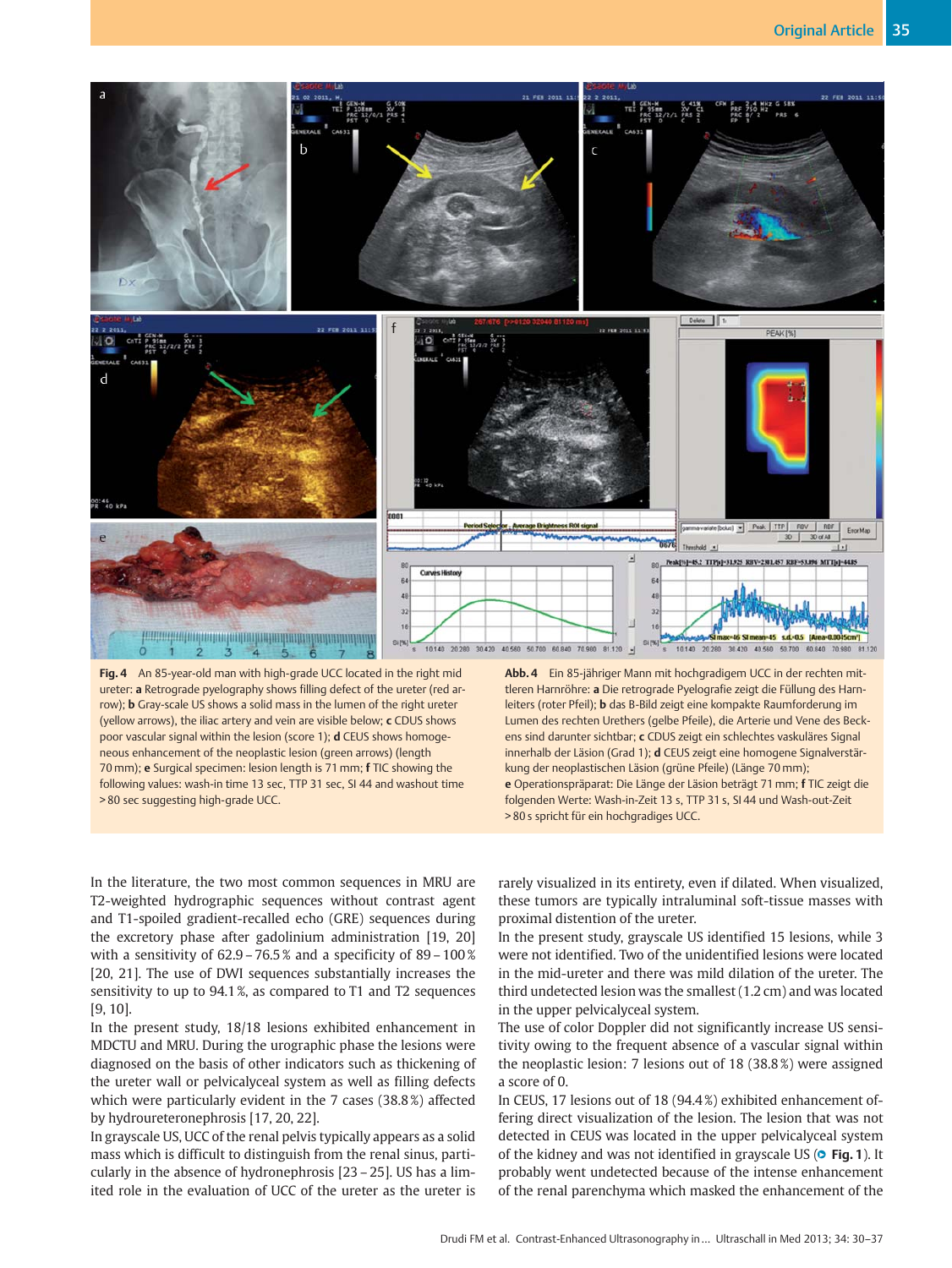lesion. TTP of the renal parenchyma occurred about 18 sec after the first injection of contrast agent and wash-out took more than 5 min thereby completely masking the lesion. In the present patient population, CEUS identified another lesion located in the calyceal cavity as it was larger and caused swelling of the renal pelvis. This may indicate a greater sensitivity of CEUS in masses located in the ureter (16 out of 16 lesions were identified; sensitivity 100 %) than in smaller lesions located in the calyceal system (1 out of 2 lesions was identified; sensitivity 50 %). The overall sensitivity of CEUS was 94.4 %. Because of the lack of false-positive and true-negative patients, the sensitivity was the only statistical datum that could be extrapolated about CEUS in the detection of upper urinary tract UCCs.

MDCTU and MRU overestimated tumor size by 15 – 20 %. This phenomenon is probably due to the fact that it is difficult to differentiate between the lesion and the ureteral walls or the calyceal walls because of concurrent enhancement of the lesion and the surrounding wall with no neoplasm [26].

Grayscale US also overestimated tumor size by about 25 %. In most cases this phenomenon is linked to the presence of intraluminal echoes due to artifacts, cellular debris and/or blood clots. CEUS yielded tumor sizes close to the actual dimensions of the surgical specimens as amplitude subtraction permitted the suppression of intraluminal echoes caused by artifacts (**© Fig. 2, 3**). Agreement between the actual tumor size of the surgical specimen and the size measured in CEUS shows that areas exhibiting enhancement in CEUS are actually neoplastic lesions.

The fact that CEUS showed a vascular signal from the lesion in an elevated percentage of cases, i. e., higher than CDUS and close to MDCTU/MRU (CEUS 94 %; CDUS 61 %; MDCTU/MRU 100 % of cases), may be attributed to the ability of the US blood pool contrast agent to provide real-time depiction of the lesion vascularity.

The clips obtained in CEUS were used for the construction of TICs for the comparison between enhancement patterns of highgrade and low-grade UCCs. This semi-quantitative analysis was compared to data obtained from studies of the bladder [27, 28]. Semi-quantitative analysis of high-grade and low-grade UCCs of the urinary tract yielded results similar to those related to bladder cancer.

The only contrasting data with regard to the signal intensity of high-grade UCCs was a case in which the lesion was located in the mid-ureter in close proximity to the iliac artery. In this case the SI was lower than the SI observed in the other cases. The close proximity of the iliac artery, where there were high concentrations of contrast agent, may have altered the SI measurement of the neoplastic lesion ( $\bullet$  **Fig. 4**).

The limitations of this study are related to the patient population. The first limitation is the low number of patients which is partly due to the relative rarity of upper urinary tract UCCs. Only 5 – 10 % of UCCs affect the upper urinary tract, while the remaining 90 – 95 % are located in the bladder [2]. The second limitation is related to the selection criteria, as all the recruited patients already had a MDCTU and/or MRU report positive for the presence of an upper urinary tract lesion and urinary cytology positive for malignant cells. However, this was needed to assess the reliability of CEUS in the detection of upper urinary tract UCCs.

# **Conclusions**

## **V**

The results of this study show that CEUS is a useful tool for evaluating upper urinary tract tumors as nearly all lesions were detected. CEUS allows a semi-quantitative analysis for differentiating the degree of malignancy, an accurate measurement of the mass by image subtraction, thus avoiding artifacts, and distinction of the tumor from adjacent structures based on enhancement timing.

CEUS may become a first-line examination in the diagnosis of upper urinary tract masses because of the short execution time and relatively low cost and thereby become an alternative to MRU and MDCTU in patients who are allergic to contrast agents or are affected by renal failure. However, further studies involving larger patient populations are mandatory to confirm these encouraging preliminary results.

## Affiliations

- <sup>1</sup> Department of Radiology, University La Sapienza, Rom
- Dipartimento Traslazionale, University of Pisa
- Departement of Radiology, "Sapienza", Univ. of Rome
- Radiology, University La Sapienza, Rom
- <sup>5</sup> Department of Urology, University "La Sapienza", Rom
- <sup>6</sup> Department of Nuclear Medicine, University "La Sapienza", Rom

#### References

- 01 Kupershmidt M, Margolis M, Jang HJ et al. Evaluation of upper urinary tract tumors with portal venous phase MDCT: a case-control study. Am J Roentgenol 2011; 197: 424–428
- 2 Rouprêt M, Zigeuner R, Palou J et al. Guidelines on upper urinary tract urothelial cell carcinomas. Eur Urol 2011; 59: 584–594
- 3 Margulis V, Shariat SF, Matin SF et al. Outcomes of radical nephroureterectomy: a series from the Upper Tract Urothelial Carcinoma Collaboration. Cancer 2009; 115: 1224–1233
- 04 Millán-Rodríguez F, Chéchile-Toniolo G, Salvador-Bayarri J et al. Upper urinary tract tumours after primary superficial bladder tumours: prognostic factors and risk groups. J Urol 2000; 164: 1183–1187
- 5 Meissner C, Giannarini G, Schumacher MC et al. The efficiency of excretory urography to detect upper urinary tract tumors after cystectomy for urothelial cancer. J Urol 2007; 178: 2287–2290
- 06 O'Malley ME, Hahn PF, Yoder IC et al. Comparison of excretory phase, helical computed tomography with intravenous urography in patients with painless haematuria. Clin Radiol 2003; 58: 294
- 07 Caoili EM, Cohan RH, Korobkin M et al. Urinary tract abnormalities: initial experience with multidetector-row CT urography. Radiology 2002; 222: 353–360
- 08 Leyendecker JR, Barnes CE, Zagoria RJ. MR urography: techniques and clinical applications. Radiographics 2008; 28: 23
- 09 Nishizawa S, Imai S, Okaneya T et al. Diffusion Weighted Imaging in the Detection of Upper Urinary Tract Urothelial Tumors. International Braz J Urol 2010; 36: 18–28
- 10 Yoshida S, Masuda H, Ishii C et al. Usefulness of Diffusion-Weighted MRI in Diagnosis of Upper Urinary Tract Cancer. Am J Roentgenol 2011; 196: 110–116
- 11 Bueschen AJ, Lockhart ME. Evolution of urological imaging. International Journal of Urology 2011; 18: 102–112
- 12 Fernandez CP, Ripolles T, Martinez MJ. Diagnosis of Acute Cortical Necrosis in Renal Transplantation by Contrast-Enhanced Ultrasound: a Preliminary Experience. Ultraschall in Med 2012, e-first
- 13 Dietrich CF, Averkiou MA, Correas J-M et al. An EFSUMB Introduction into Dynamic Contrast-Enhanced Ultrasound (DCE-US) for Quantification of Tumour Perfusion. Ultraschall in Med 2012; 33: 344–351
- 14 Dillman JR, Caoili EM, Cohan RH et al. Detection of upper tract urothelial neoplasms: sensitivity of axial, coronal reformatted, and curvedplanar reformatted image-types utilizing 16-row multi-detector CT urography. Abdom Imaging 2008; 33: 707–716
- 15 Wang LJ, Wong YC, Chuang CK et al. Diagnostic accuracy of transitional cell carcinoma on multidetector computerized tomography urography in patients with gross hematuria. J Urol 2009; 181: 524–531, discussion 531